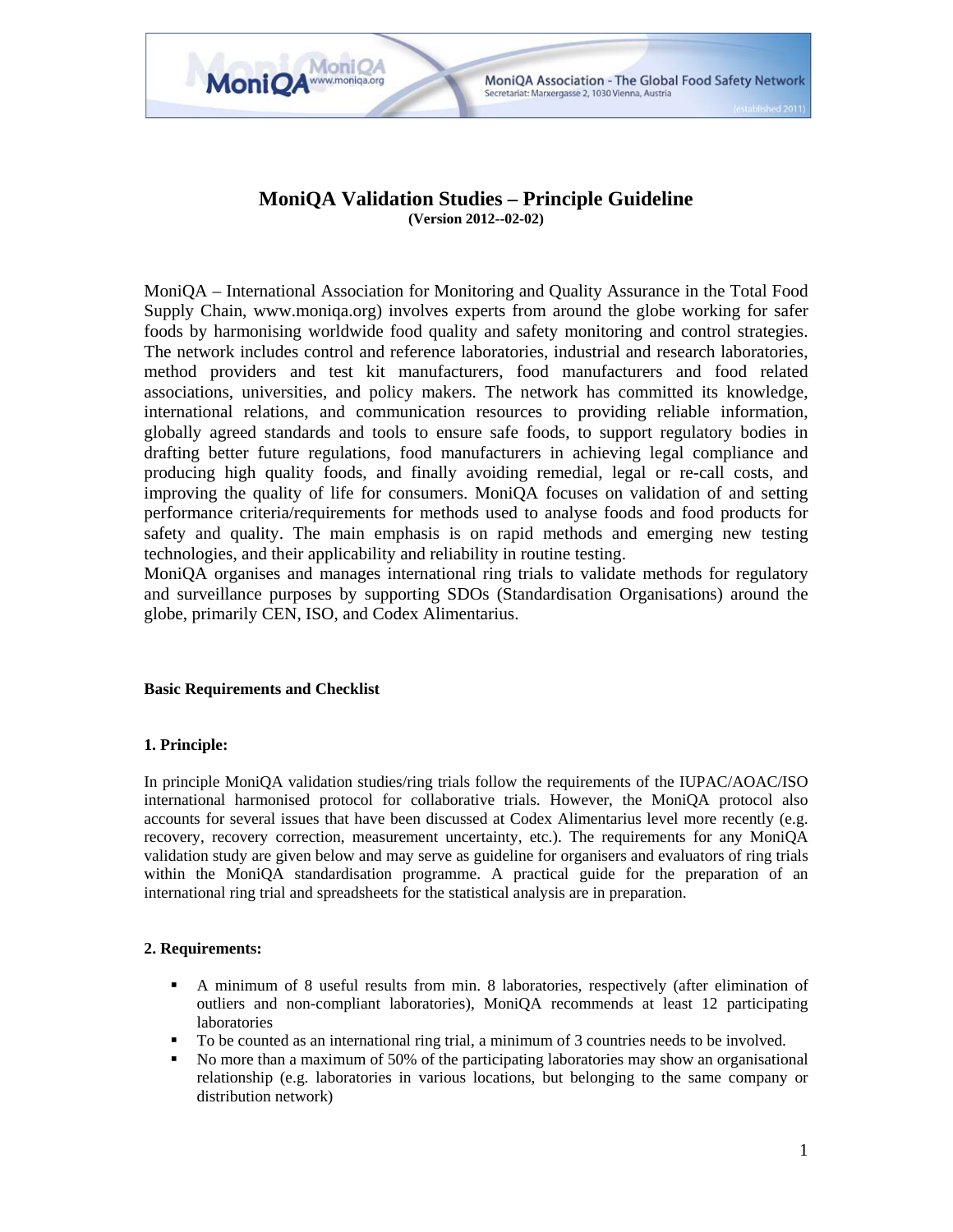MoniQA Association - The Global Food Safety Network Secretariat: Marxergasse 2, 1030 Vienna, Austria

- A detailed description of the ring trial setup and a full report including a copy of all original data and statistical calculations must be provided to the relevant Working Group (WG) Leader and to MoniQA's statistician.
- The validation study report summarized by the WG Leader and the statistician are reviewed and finally approved by the MoniQA Supervisory Board.
- Before the start of a trial the validation study plan needs to be outlined and a draft budget developed. The technicalities need to be discussed with the respective WG Leader and MoniQA's statistician. The plan needs approval of the MoniQA Supervisory Board.
- Joint validation of methods in collaboration with related SODs (Standardisation Organisations) is recommended.
- A full report on the completed MoniQA validation study must be submitted for publication in QAS – Quality and Assurance of Crops & Foods, the official journal of ICC and MoniQA. Authorship of the report is shared between the organiser of the study, the involved MoniQA WG Leader and any other relevant contributors.
- If a method/appliance/test kit or reference material is jointly validated with other SODs a mutual recognition/equivalence needs to be stated in any standard/reference derived from the study.
- For final analysis of the results the statistical methods used must be clearly described. Statistical evaluation of the method must include the following parameters:
	- a) Description of the method/appliance/test kit/reference material used
	- b) Description of the "analyte"
	- c) Description of the "sample"/reference material

**MoniOA** 

MoniQA<sup>www.moniqa.org</sup>

- d) Homogeneity test results of the sample material (usually performed by the organising laboratory and/or confirmed by a1-2 additional laboratories, e.g. F-test, ANOVA on 10 replicate samples tested taken from the same lot)
- e) Detailed protocol
- f) Details of participating laboratories including name of operator, operator's function
- g) Copy of original results/data including lot number, serial number, etc.
- h) Repeatability
- i) Reproducibility
- j) Recovery/recovery correction, where applicable
- k) Limit of Detection (LOD) and Limit of Quantitation (LOQ), where applicable
- l) Measurement uncertainty
- m) Traceability to SI units, if applicable

# **3. Samples:**

- Any material used as a sample needs to be well described (origin, ingredients, concentration, etc.)
- Homogeneity and stability needs to be tested, documented and monitored throughout the ring trial
- According to the IUPAC/AOAC/ISO international harmonised protocol for collaborative trials at least 5 different samples or 2 different matrix samples at 4 different concentration levels (including a zero/blank sample) shall be used
- The samples must be representative of the range of variation of the analyte in the matrix. The samples shall be selected to cover the relevant range of application of the method with concentrations distributed across the whole application range.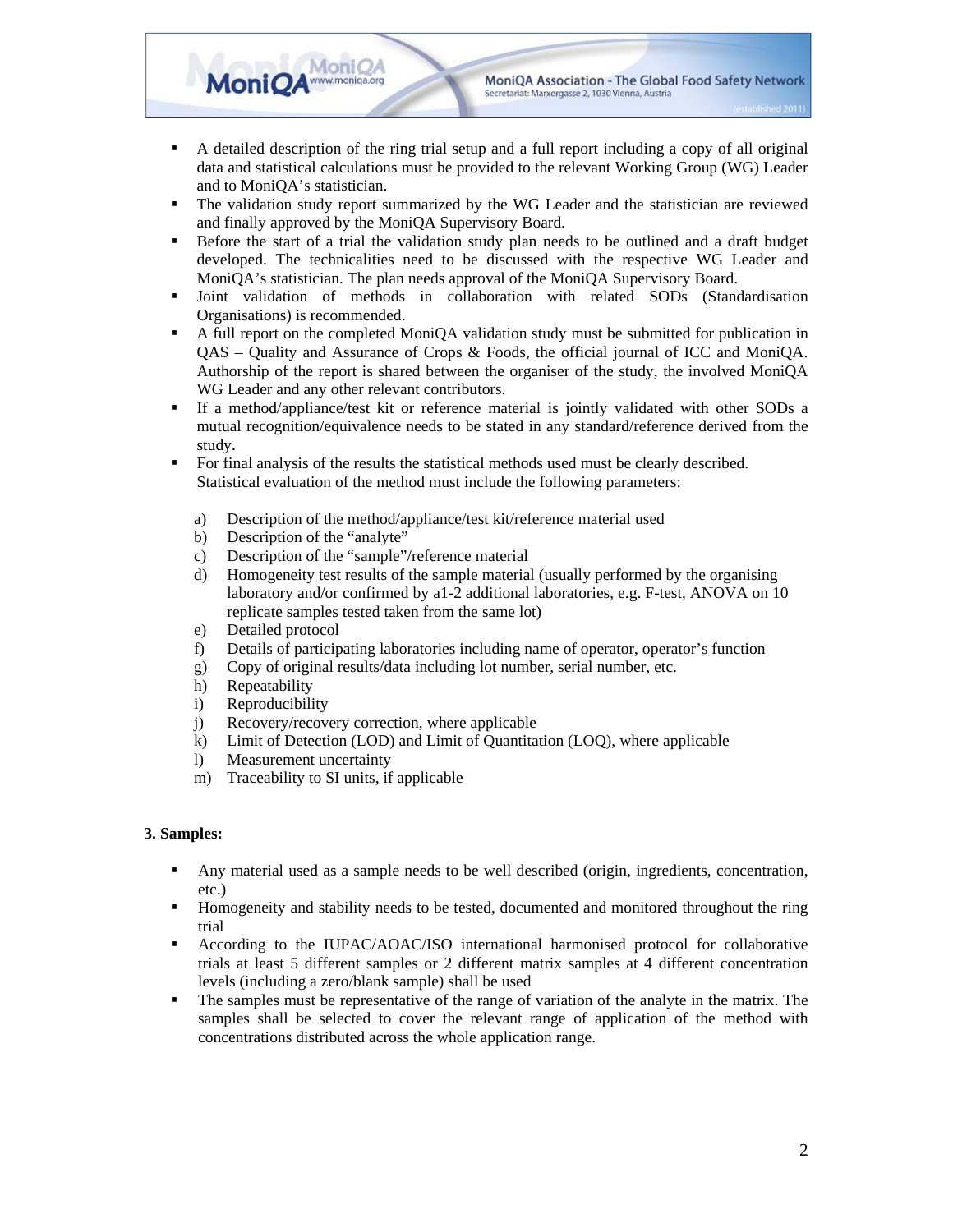

# **4. Costs:**

- a) Handling and organisational fee charged by MoniQA prior to the completing the outline  $€2,000$ .—
- b) Final statistical evaluation after all calculations are completed and all data is generated by the submitting party. Statistics will be reviewed by MoniQA's statistician and the respective WG Leader  $\textcircled{\textcirc}3.000$ .
- c) Optional: If raw data is received by MoniQA and all statistical evaluation is Performed by MoniQA  $€6,000$ .—
- d) Optional: If MoniQA is to organise and manage the ring trial  $€10,000...$
- e) Any additional costs such as shipping of materials, appliances, training of personnel, production of samples are covered by the method provider or added to the overall costs on a charge-out rate basis by the involved MoniQA members
- f) The price of the label "MoniQA performance tested" is based on the volume of tests sold

# **5. Publication:**

MoniQA requires the publication of the obtained results of the validation study in its peer-reviewed journal. The report shall be written and submitted for publication to the official ICC/MoniQA Journal "Quality Assurance and Safety of Crops & Foods".

# **6. Copy right and IPR:**

Any submission of MoniQA validated methods to CEN, ISO, Codex Alimentarius, or any other SDO by any individual, national/regional government or other institution needs the approval of the MoniQA Supervisory Board and the authorship of MoniQA needs to be referred to in the publication/submission form.

The label "MoniQA performance tested" is owned by MoniQA and is awarded only after approval by the MoniQA Supervisory Board on successful completion of a MoniQA validation trial and/or MoniQA statistical analysis of the validation data. The label may be subject to an expiry date or a required re-evaluation depending on the method or appliance. MoniQA may reserve the right to withdraw a label "MoniQA performance tested", if performance has been found unsatisfactory due to negative user reports and/or failure to inform MoniQA secretariat about any changes in the method (e.g. reagents, incubation times, calibrants, etc.)

# **7. Liability:**

MoniQA is only liable for the content and the performance data at the time of evaluation and publication. MoniQA is not responsible for deviations of performance quality due to manufacturing or non-compliant method application.